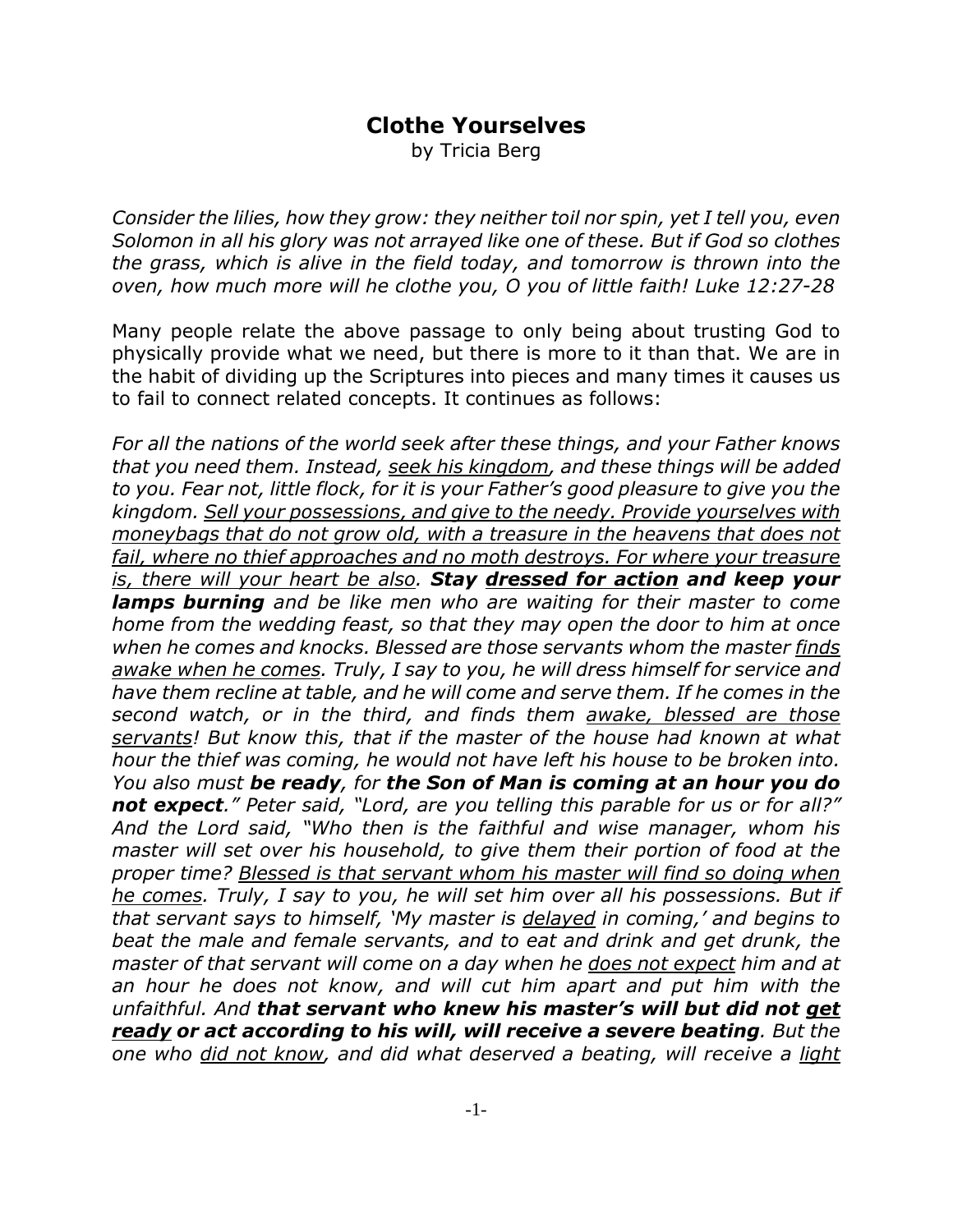## *beating. Everyone to whom much was given, of him much will be required, and from him to whom they entrusted much, they will demand the more." Luke 12:30-48*

So in context, the message is a warning to be ready and not to let the cares of the world worry us or distract us from serving our Lord and Master faithfully, even if His coming appears to be delayed. These words are directed at people who should be waiting, because they are servants of the Lord, not to the general population which is totally unaware of these things. The parables of the sower and of the wise and foolish virgins, among others, carry the same warnings. (Matt. 13, 25) We must clothe ourselves in, and remain clothed with, the righteousness of Jesus, our Savior. (Rom. 6, Eph. 4:17-24, Eph. 5:6-11, Eph. 6:14-15, Philip. 1:9-11) Jesus said that we can do nothing unless we abide in Him. (John 15:1-10) In Revelation 3:4, Jesus commended SOME of the believers in the church at Sardis who had not soiled their garments. The others received a warning.

*"And to the angel of the church in Sardis write: 'The words of him who has the seven spirits of God and the seven stars. "'I know your works. You have the reputation of being alive, but you are dead. Wake up, and strengthen what remains and is about to die, for I have not found your works complete in the sight of my God. Remember, then, what you received and heard. Keep it, and repent. If you will not wake up, I will come like a thief, and you will not know at what hour I will come against you. Yet you have still a few names in Sardis, people who have not soiled their garments, and they will walk with me in white, for they are worthy. The one who conquers will be clothed thus in white garments, and I will never blot his name out of the book of life. I will confess his name before my Father and before his angels. He who has an ear, let him hear what the Spirit says to the churches.'" Revelation 3:1-6*

*Besides this you know the time, that the hour has come for you to wake from sleep. For salvation is nearer to us now than when we first believed. The night is far gone; the day is at hand. So then let us cast off the works of darkness and put on the armor of light. Let us walk properly as in the daytime, not in orgies and drunkenness, not in sexual immorality and sensuality, not in quarreling and jealousy. But put on the Lord Jesus Christ, and make no provision for the flesh, to gratify its desires. Romans 13:11-14*

Does that sound like He wants us to feel free to wallow in the mud again each time He cleanses us with His precious blood? Definitely not! (2Pet. 2:22) ALL of the exhortations to live a holy life are directed at people who are already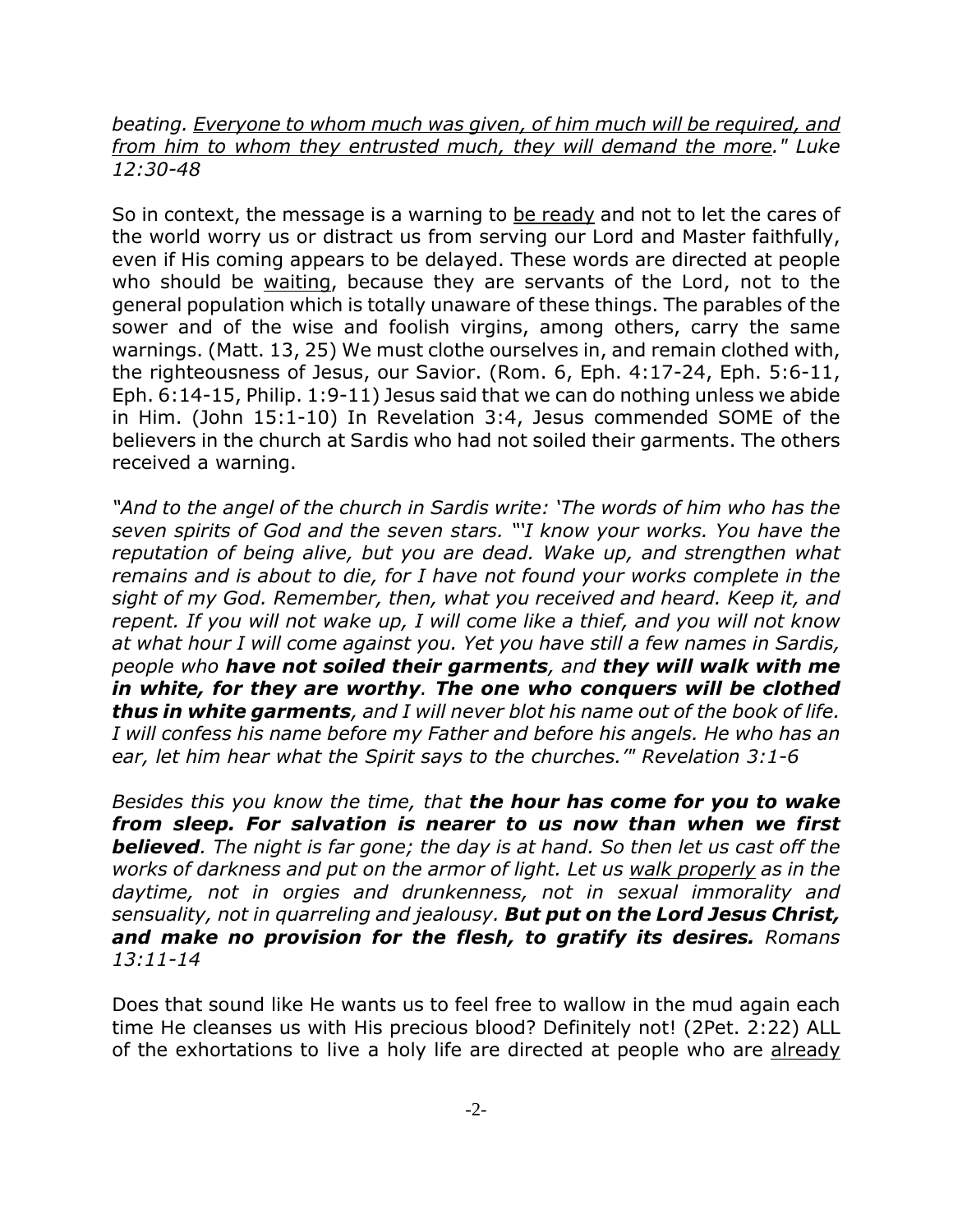saved. (2Tim. 2:3-7, 1Pet. 1:14-16, 1Cor. 5:12-13) People who are not saved have no hope of pleasing God no matter what they do. Faith must come first. (Heb. 11:6) If we don't believe (or perhaps we say we do, but our lives prove that He is NOT our Lord because we don't sincerely believe in our hearts), then we are NOT saved. (Rom. 10:8-10) There is no amount of good behavior or deeds that can save us. Jesus is the only way. (Acts 4:12) Once He is our Lord, then we are meant to behave like it, all of the time, until He returns (whether for us personally or for all who belong to Him). He died to set us free FROM sin, not TO sin. (Rom. 6:1-2) If sin is acceptable to God at some point, for anyone, then why would Jesus have to suffer and die to wash ours away?

*For by grace you have been saved through faith. And this is not your own doing; it is the gift of God, not a result of works, so that no one may boast. For we are his workmanship, created in Christ Jesus for good works, which God prepared beforehand, that we should walk in them. Ephesians 2:8-10*

*But now that you have been set free from sin and have become slaves of God, the fruit you get leads to sanctification and its end, eternal life. For the wages of sin is death, but the free gift of God is eternal life in Christ Jesus our Lord. Romans 6:22-23*

*This is the message we have heard from him and proclaim to you, that God is light, and in him is no darkness at all. If we say we have fellowship with him while we walk in darkness, we lie and do not practice the truth. But if we walk in the light, as he is in the light, we have fellowship with one another, and the blood of Jesus his Son cleanses us from all sin. If we say we have no sin, we deceive ourselves, and the truth is not in us. If we confess our sins, he is faithful and just to forgive us our sins and to cleanse us from all unrighteousness. If we say we have not sinned, we make him a liar, and his word is not in us. 1 John 1:5-10*

Let's be clear on this--there is NO WAY anyone can win the battle against sin UNLESS they are born again, indwelt by the Holy Spirit. (Philip. 2:12-13) It's by HIS power that we can overcome. When we slip, He will forgive us and cleanse us when we confess it to Him. That is a far cry from willfully living a sinful lifestyle without a care in the world about repentance or forgiveness. (Heb.  $10:24-31$ , 1John  $3:4-10$ ) The point is not to scare anyone who is sincerely doing their best according to the strength given to them by God, but to wake up people who have bought the lies of the enemy, who delights in causing us to stumble or sleep when we should all be watching and waiting. (Eph. 6:12, 1Pet. 5:8, Matt. 25)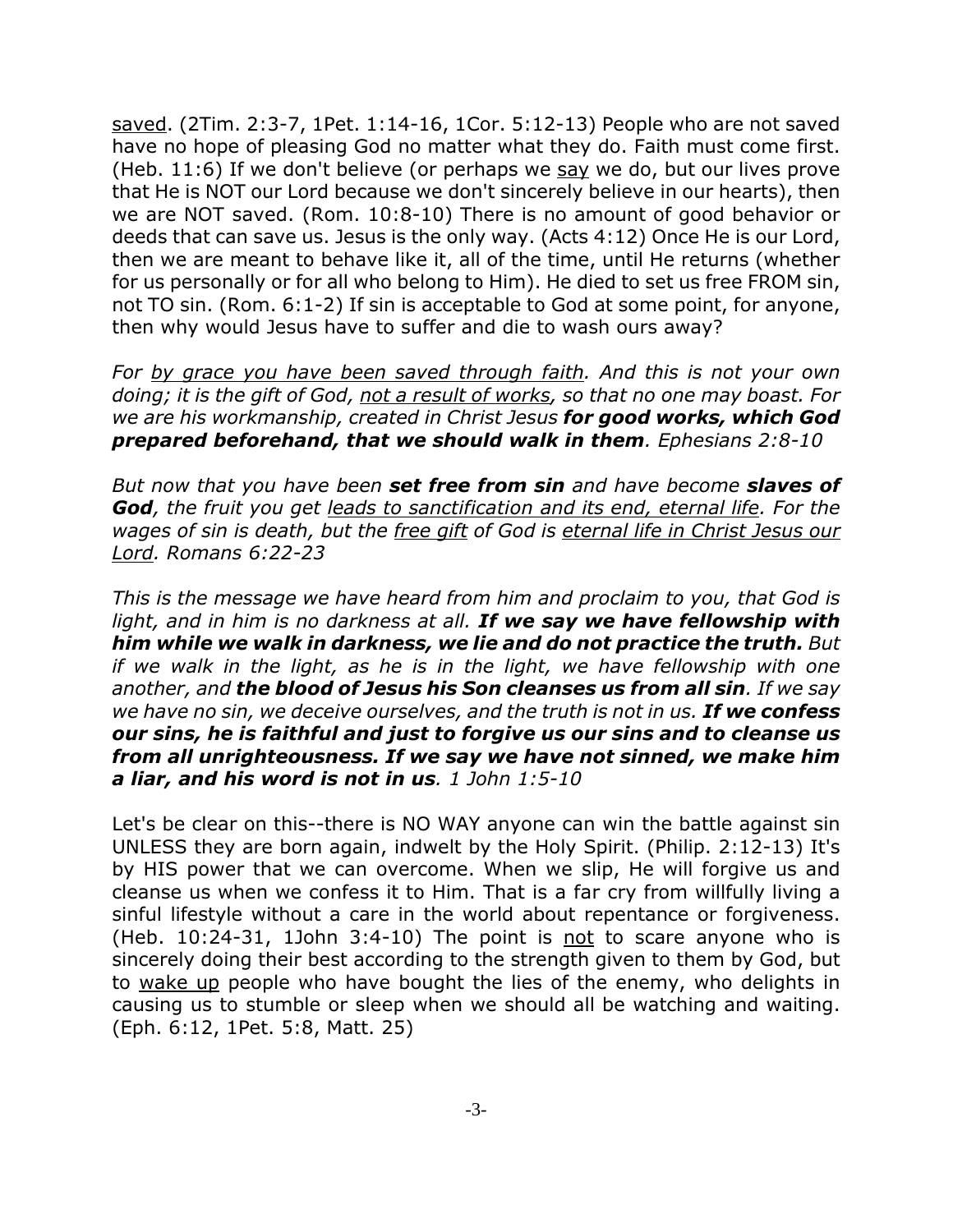*Now concerning the times and the seasons, brothers, you have no need to have anything written to you. For you yourselves are fully aware that the day of the Lord will come like a thief in the night. While people are saying, "There is peace and security," then sudden destruction will come upon them as labor pains come upon a pregnant woman, and they will not escape. But you are not in darkness, brothers, for that day to surprise you like a thief. For you are all children of light, children of the day. We are not of the night or of the darkness. So then let us not sleep, as others do, but let us keep awake and be sober. For those who sleep, sleep at night, and those who get drunk, are drunk at night. But since we belong to the day, let us be sober, having put on the breastplate of faith and love, and for a helmet the hope of salvation. For God has not destined us for wrath, but to obtain salvation through our Lord Jesus Christ, who died for us so that whether we are awake or asleep we might live with him. Therefore encourage one another and build one another up, just as you are doing. 1 Thessalonians 5:1-11*

I am not here to point fingers at individuals or groups and decide who is ready and who is not. We are all works in progress, with the key word being "progress." (2Pet. 1:5-11) Even Paul said he was determined to finish well, not giving up until the race was over. The "race" is our Christian walk after we receive the Holy Spirit, since obviously we don't "race" or do anything else in an attempt to earn salvation. (1Cor. 9:23-27, Philip. 3:8-21) Each of us needs to listen to the prompting of the Holy Spirit as He reminds us of what the Bible tells us about how we should live (John 14:26) - assuming that we love God enough to read it after He made a way for us to be reconciled to Him after our fall into sin, at excruciating cost to Himself, and all of the care He went to have what He wanted us to know recorded for us. (2Tim. 3:16-17)

If we continue sinning (again, this is not the same as stumbling, but a way of life) and claim to be born of God, then the Bible says we are liars. (1John 1:5- 10, 1John 2:1-6, 1John 3:6) Another thing we need to make sure to understand is that there is a BIG difference between trying to earn salvation by obeying the ceremonial law out of fear of punishment, and behaving as a person who, in gratitude and love, understands that Jesus purchased them back from the dead with His very blood. (1Cor. 6:19-20, 1John 4:18) It is insulting to suggest it's possible to add anything to Jesus' perfect work OR that it's acceptable to revert to living like a heathen who doesn't know God at all after coming to faith. (Gal. 2:21, Jude 1:4-5, Rom. 3:8, Eph. 4:17, 1Thess. 4:2-8, 1Pet. 2:12, 1Pet. 4:3)

*As obedient children, do not be conformed to the passions of your former ignorance, but as he who called you is holy, you also be holy in all your conduct, since it is written, "You shall be holy, for I am holy." And if you call on*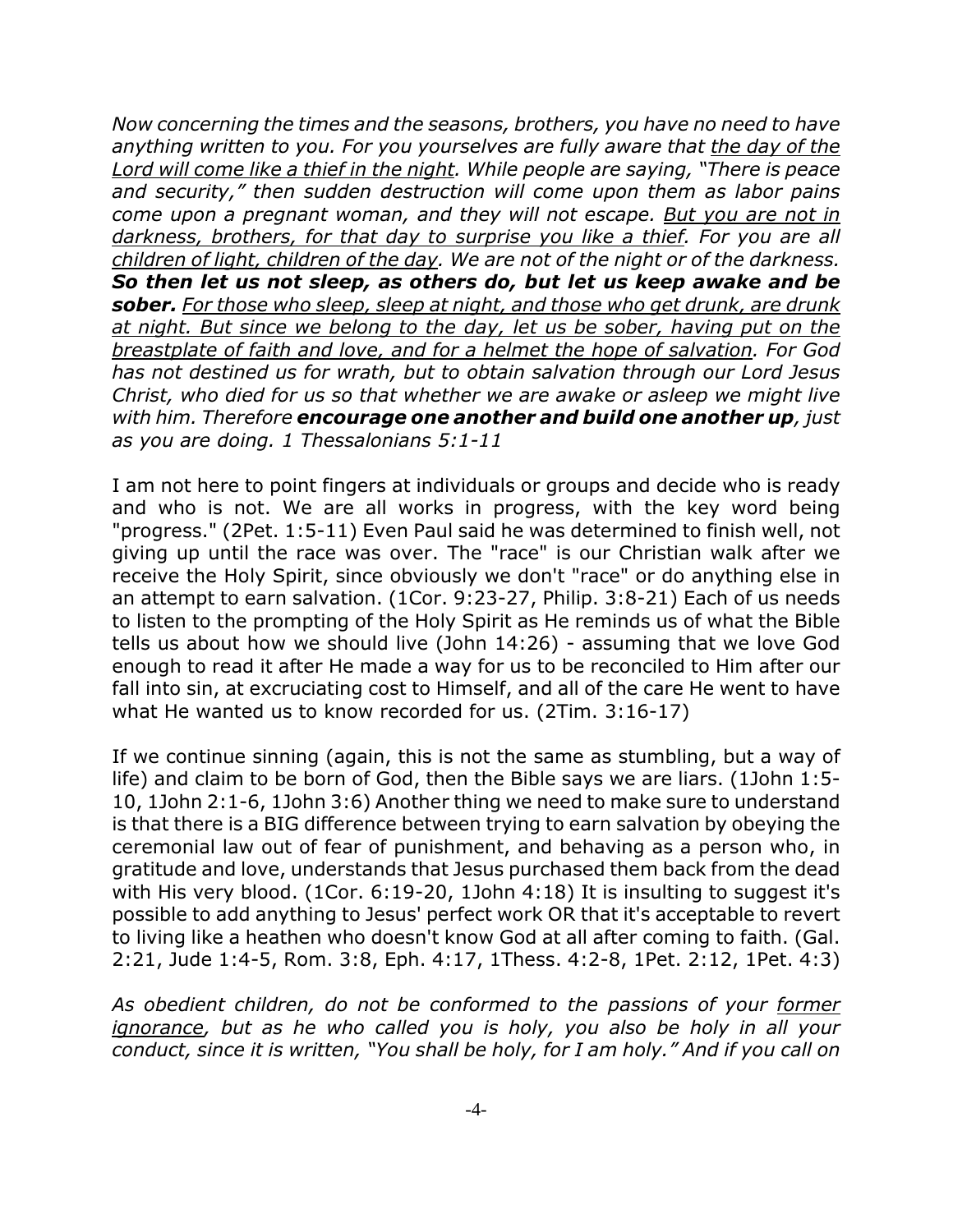*him as Father who judges impartially according to each one's deeds, conduct yourselves with fear throughout the time of your exile, knowing that you were ransomed from the futile ways inherited from your forefathers, not with perishable things such as silver or gold, but with the precious blood of Christ, like that of a lamb without blemish or spot. 1 Peter 1:14-19*

The "tolerance" that the world claims we must show to sinning believers is NOT taught in the Bible in the way they would like it to be and claim it is. This is not "you scratch my back and I'll scratch yours." We're not to sin against anyone, cause anyone to stumble or even approve of sin--let alone celebrate it! (Matt. 5:19, Matt. 18:7) Jesus said, "go and sin no more" to the adulterous woman he saved from a literal stoning to death (not merely a rebuke meant to bring her back to her senses), and to a crippled man whom He healed, He added, "so that nothing worse may happen to you." (John 5:14, John 8:11, 1Cor. 15:34, 2Tim. 2:22-26) Jesus also told us to REBUKE our brother if he sins against us, but to forgive him if he REPENTS, no matter how many times he sins against us. (Matt. 18:15-17)

Did Jesus say we should behave violently or use threatening or foul language, etc.? Absolutely NOT, but as Paul said, we must speak the truth in love, caring more about each person's soul than whether or not we are comfortable or popular. (Eph. 4:11-32, Eph. 5:4, Titus 3:9-11, Rom. 12:17, Matt. 5:11, 1Pet. 2:21-23, 1Pet. 3:14-17) Remember, this is about believers, not the world. We who belong to Jesus are to be LIGHTS to the world, and there is NO WAY to do that if we exhibit the same unenlightened behavior that unbelievers display. (Matt. 5:13-15, Luke 6:43-49) It's both hypocritical to expect more of others than ourselves, and deceitful to let people think that is how a child of God should behave. (1Pet. 4:15, Eph. 5:3, Matt. 7:3-5, Rom. 2:3)

Paul told us we are to be gentle in trying to restore to fellowship a brother or sister in Christ who has strayed, all the while being careful not to fall into sin ourselves. (2Tim. 2:22-26, James 5:19-20, 1Thess. 4:3-8, Gal. 6:1, Jude 1:23) If they refuse to repent (and we're talking about actual sins here, not differences in opinion on fine details of how to serve God), then they are to be as an unbeliever to us, NOT one of us. (1Cor. 5:11) It's better for people to know the truth about their condition than to be deceived into thinking they are fine when they are not. (1Cor. 5:5, 2Pet. 3:9)

If the church is "a hospital for sinners," then we need to do our job and CURE people of it (by relying on the power of the Holy Spirit--preaching the full word of God and praying earnestly and continuously) rather than let the plague spread throughout the entire Body of Christ. (Acts 20:26-27, 1Thess. 5:14-22,